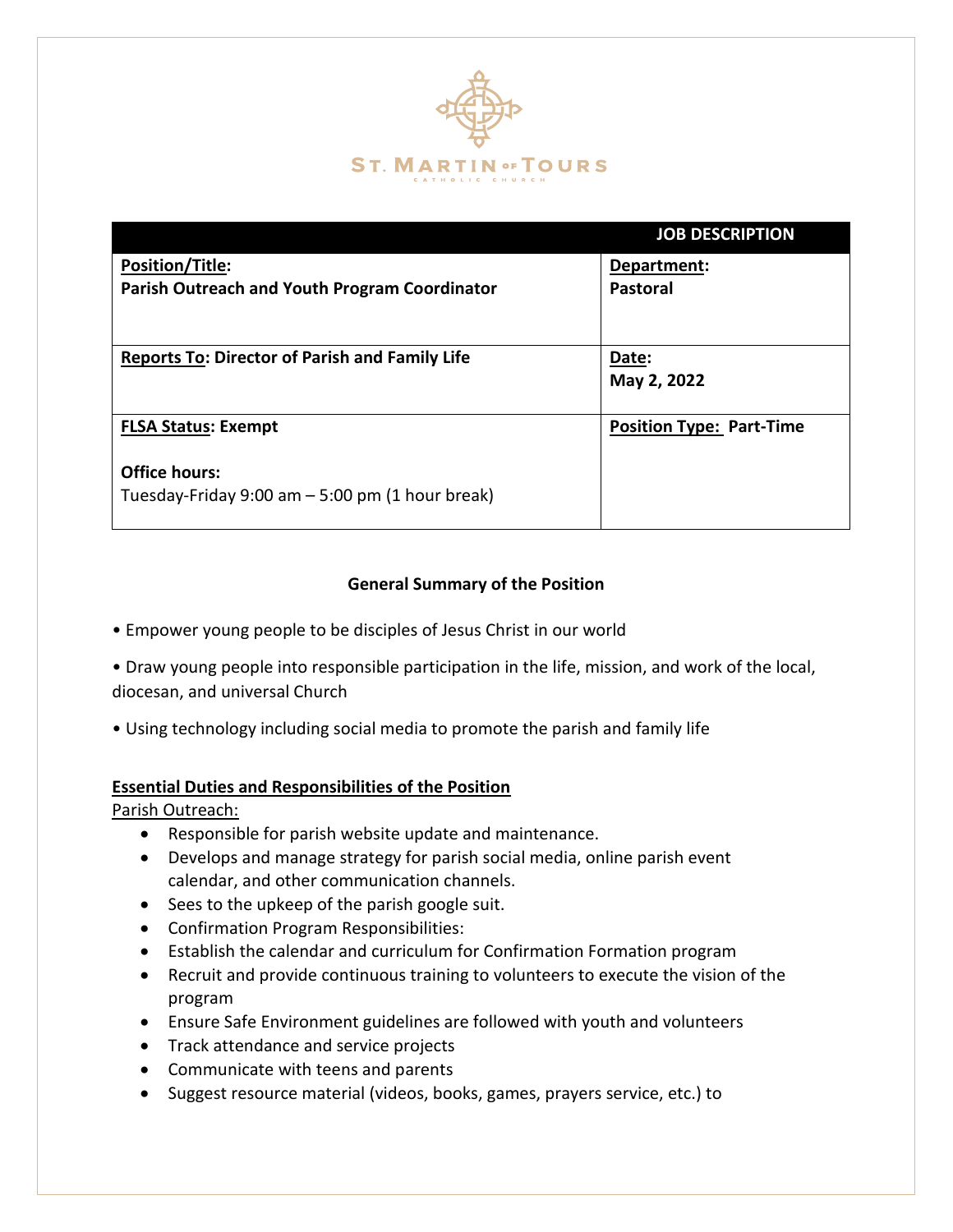volunteer leaders

- Communicate in a timely manner with the Diocesan Office of Worship to coordinate confirmation liturgy
- Communicates and assists the parishioners via email, phone, and in-person

Youth and Young Adults Program Responsibilities**:**

- Ensure on-going faith opportunities for youth
- Create and organize activities for youth to experience and celebrate God in their lives
- Develop, train and nurture youth leaders
- Ensure direct ministerial outreach to parish youth
- Develop a network of young adults within the parish
- Plan and execute programs and activities for young adults
- Plan social, spiritual, and educational programs geared toward young adults
- Create a discernment process and leadership training for young adults to be involved in the parish

## **Job Requirement**

- Excellent written and oral communication skills in English
- Possess excellent organizational and interpersonal skills
- Proficient with technology including social media
- Flexibility in handling a variety of projects
- Ability to work collaboratively as part of a team
- Flexibility in adapting to unexpected situations
- Knowledge of Diocesan and national expectations and trends in youth faith formation

# **Education and Experience**

- Minimum 3 5 years' experience in youth Ministry
- Bachelor's Degree in related field
- Experience in working, coordinating, and directing Youth Ministry and Faith Formation programs or a related educational certificate.
- Experience in the use of social media platforms.

# **Special Requirements:**

- Catholic in good standing
- Willing to work outside of regular office hours when necessary
- Days and hours of work are flexible
- This position entails frequent evenings and weekends formation

### **Disclaimer**

The above information on this description has been designed to indicate the general nature and level of work performed by team members within this classification. It is not designed to